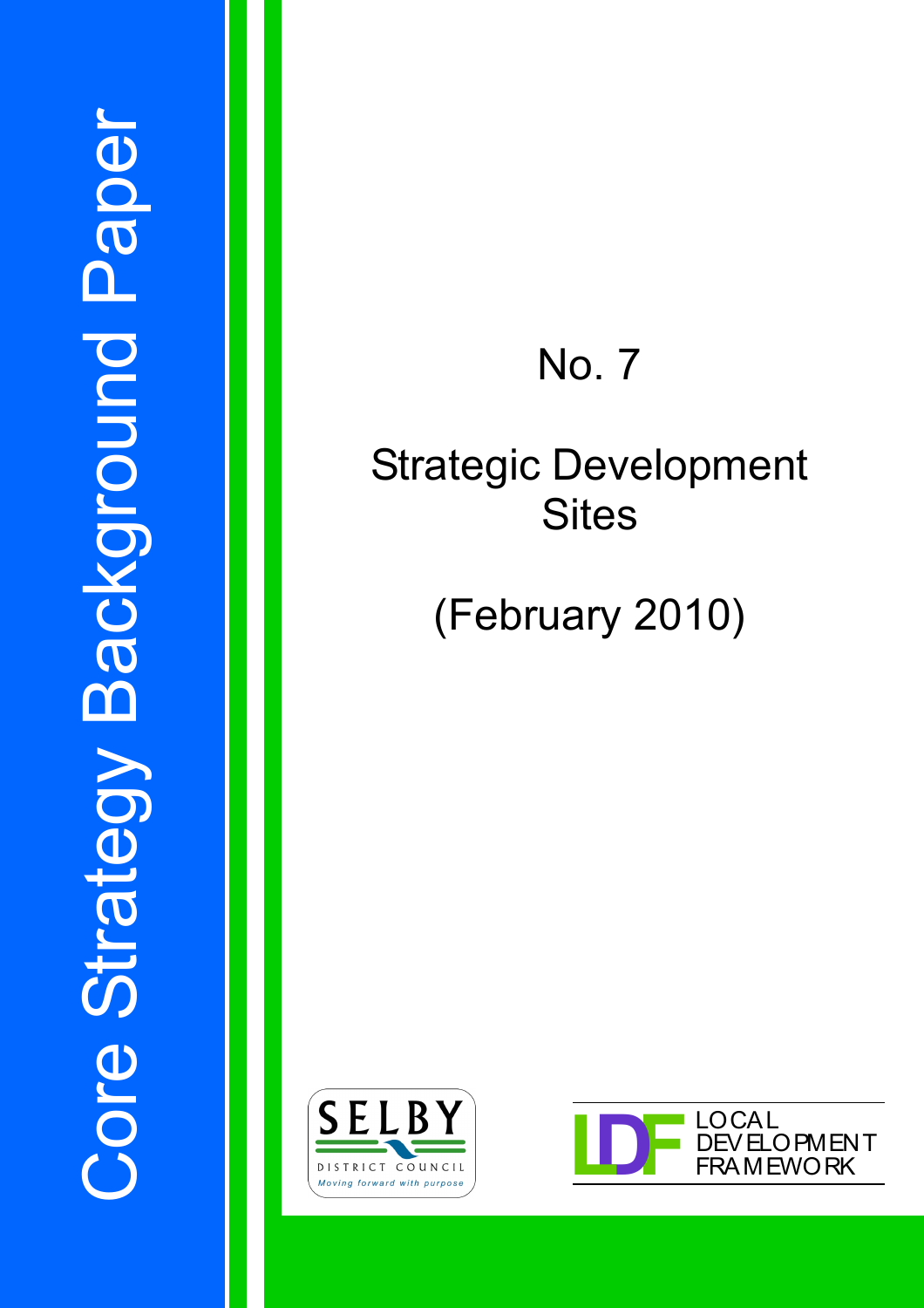**Core Strategy Background Paper No. 7** 

**Strategic Development Sites** 

**February 2010**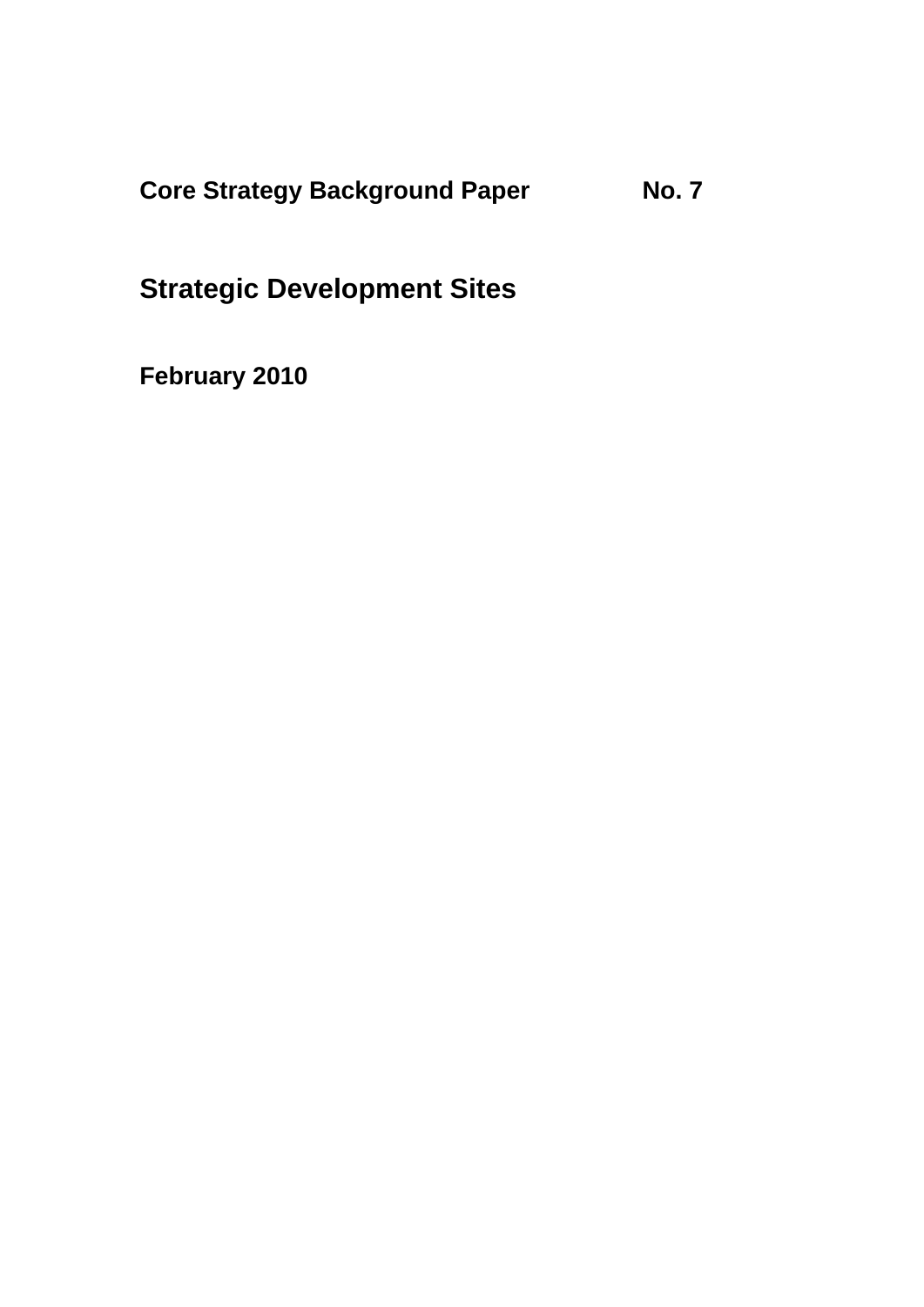## **Introduction**

- 1.1 This Background Paper provides evidence and information concerning the selection of strategic development sites to accommodate future employment and housing growth at Selby.
- 1.2 It should be read in conjunction with the Sustainability Appraisal Report (which examines the relative merits of each of the strategic sites) and the Sequential Test undertaken as part of the Level 2 Strategic Flood Risk Assessment.

## **Background**

### **Regional Context**

- 2.1 The Regional Spatial Strategy (RSS) establishes the broad scale and distribution of growth across the region for the period up to 2026.
- 2.2 The core policies in the Strategy promote continued urban renewal and sustainable growth in the Regional Cities, Sub-Regional Cities and Principal Towns. Smaller scale development is promoted in Local Service Centres (which are to be identified by Local Planning Authorities) to support economic development and meet local needs.
- 2.3 Selby is identified as one of the Principal Towns which are intended to provide the main local focus for housing, employment, shopping, leisure and cultural facilities.
- 2.4 In terms of future housing provision RSS establishes a minimum District wide net requirement for the period 2008 onwards of 440 dwellings per annum. This is equivalent to 7,920 dwellings for the period 2008 – 2026 and is the second highest housing requirement of all North Yorkshire authorities.
- 2.5 While RSS does not promote an employment land target it does identify Selby as "*a place where increased job growth is required*" (para 6.6), and refers to the fact that within the York Sub - Area "*Selby will be the focus of significant, but lower scale growth of housing and employment*" (than York) (para 6.11). Policy Y1 (York Sub Area) specifically promotes development at Selby to foster regeneration and to diversify its economy within the Leeds City Region.

#### **Core Strategy Response**

- 2.6 The Core Strategy identifies the general settlement locations for accommodating future housing and economic growth and assigns broad amounts of development to each location. In accordance with RSS, the majority of new housing and employment growth is focussed on Selby.
- 2.7 The town benefits from a by-pass which opened in 2004 and a number of major residential and employment schemes are already committed. The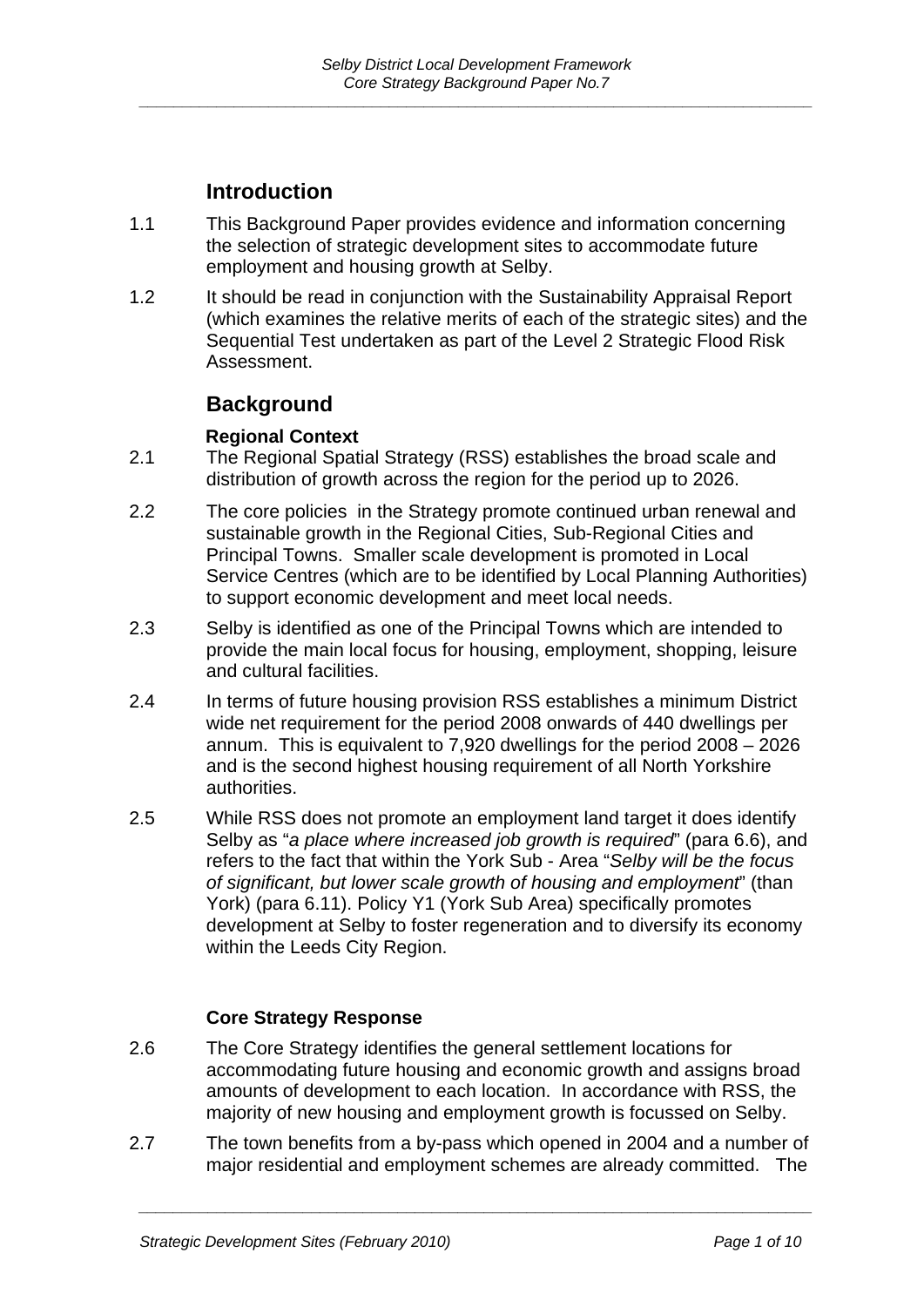redevelopment of older employment sites combined with regeneration projects coming forward as a result of the Renaissance Programme will further support the continued regeneration and enhancement of the town.

- 2.8 One of the key challenges for the Core Strategy is to address current high levels of out-commuting. Developing and revitalising the economy of the District has emerged as a major priority if a more self-contained, sustainable way of life for residents is to be achieved.
- 2.9 Steering economic growth toward Selby will help to achieve this aim as well as supporting the towns 'Principal Town' role. Selby has a significant role to play as the economic, cultural and social hub for a large rural hinterland. It is also well placed to benefit from growth associated with the Leeds City Region and its near neighbour, York.

## **Approach to Satisfying the Strategic Housing and Employment Land Requirement**

- 3.1 Given the scale of housing growth required and the fact that Selby is the only Principal Town in the District identified by the RSS, it was apparent at an early stage in preparing the Core Strategy that it would be difficult to absorb the scale of growth required within the existing built up area of the town.
- 3.2 This conclusion is supported by both the 2008 Strategic Housing Land Availability Assessment (SHLAA), which was published in 2009, and the PPS 25 Sequential Test carried out as part of a Level 2 Strategic Flood Risk Assessment (SFRA).
- 3.3 The SHLAA identifies capacity for about 2,000 dwellings inside the existing built up area in the period up to 2026 (excluding land within planning permission), in comparison with 2,900 dwellings earmarked for Selby and the immediately adjoining villages (Barlby / Osgodby, Brayton and Thorpe Willoughby) in Core Strategy Policy CP2. This would leave a shortfall of approximately 900 dwellings.
- 3.4 While there is additional capacity, for a further 2,000 dwellings in the adjoining villages, this is mostly greenfield land outside existing development limits and the option of deflecting significant growth to these villages has been rejected on sustainability grounds, and because it would conflict with the RSS. Growth in these surrounding settlements is intended to be complimentary to, not instead of, growth in Selby.
- 3.5 The PPS 25 Sequential Test also demonstrates that opportunities to accommodate future growth on low flood risk land in Selby are very limited, and only about 420 dwellings on land identified in the SHLAA would be at low flood risk.
- 3.6 In addition to housing growth additional land is required for economic expansion (in the region of  $20 - 30$  ha to meet the Councils aspirations), particularly since on the evidence of the 2007 Employment Land Study many existing allocations are constrained in the short – medium term.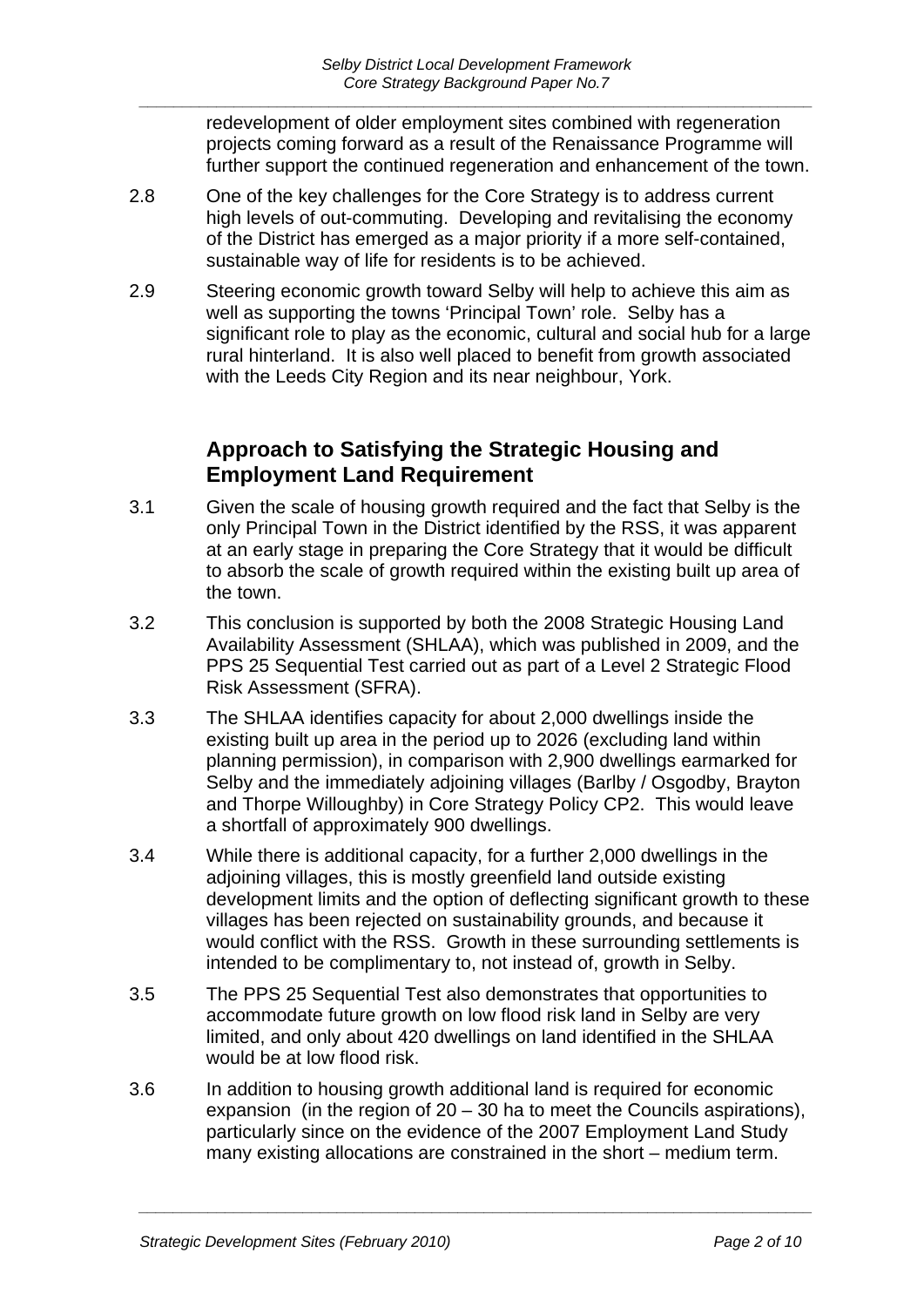- 3.7 It is therefore concluded that there is insufficient, reasonably available land to accommodate the scale of growth required within the existing Selby urban area. The Council therefore decided to examine the scope for delivering the strategic housing requirement and meeting its aspirations with regard to economic growth, through one or more strategic development sites on greenfield land in the form of sustainable urban extensions.
- 3.8 This approach is consistent with the guidance in PPS12, (Local Spatial Planning) which suggests that LPA's may allocate strategic sites for development in Core Strategies, where these are considered "central to the achievement of the Strategy, and where investment requires a long lead in" (para 4.7).
- 3.9 As well as satisfying housing and employment growth requirements Strategic Development Sites are intended to contribute to the development of sustainable communities by ensuring the provision of appropriate highway and infrastructure improvements, and developing improved linkages between where people live, work and visit for shopping, leisure and cultural activities.

## **Alternative Strategic Development Site Options**

- 4.1 As part of the consultation on Further Options in November/December 2008, the Council sought views on a number of strategic development site options. These compromise 6 potential urban extensions, plus 2 strategic employment sites close to Selby bypass.
- 4.2 The sites are identified on the plan attached at Appendix 1.

#### **Strategic Housing Sites**

Site A – Cross Hills Lane (42 hectares / 1,000 dwellings +). Located adjacent to Selby Dam at the north western edge of Selby. Access would be from Cross Hills Lane and Leeds Road, via a new access road bridging Selby Dam.

Site B – Land West of Wistow Road (25 hectares / 500 dwellings) Situated between Flaxley Road and Wistow Road at the northern edge of Selby. Access from Flaxley Road and Wistow Road.

Site C – Land off Bondgate/Monk Lane (47 hectares / 1,000 dwellings +) Situated to the east of Bondgate and north of the Holmes. Access from Bondgate and Monk Lane.

Site D - Olympia Park, Barlby (38 hectares / 800 dwellings) To the east of Barlby Bridge contained by the River Ouse, the A19 Barlby Road and the Potter Group freight transhipment depot. The northern part of the site is bisected by the Selby – Hull railway line. The site compromises a mixture of existing industrial uses and former operational land associated with BOCM Pauls animal feedstuffs, allotments, playing fields and agricultural land. Access from Barlby Road via a new access road bridging the railway.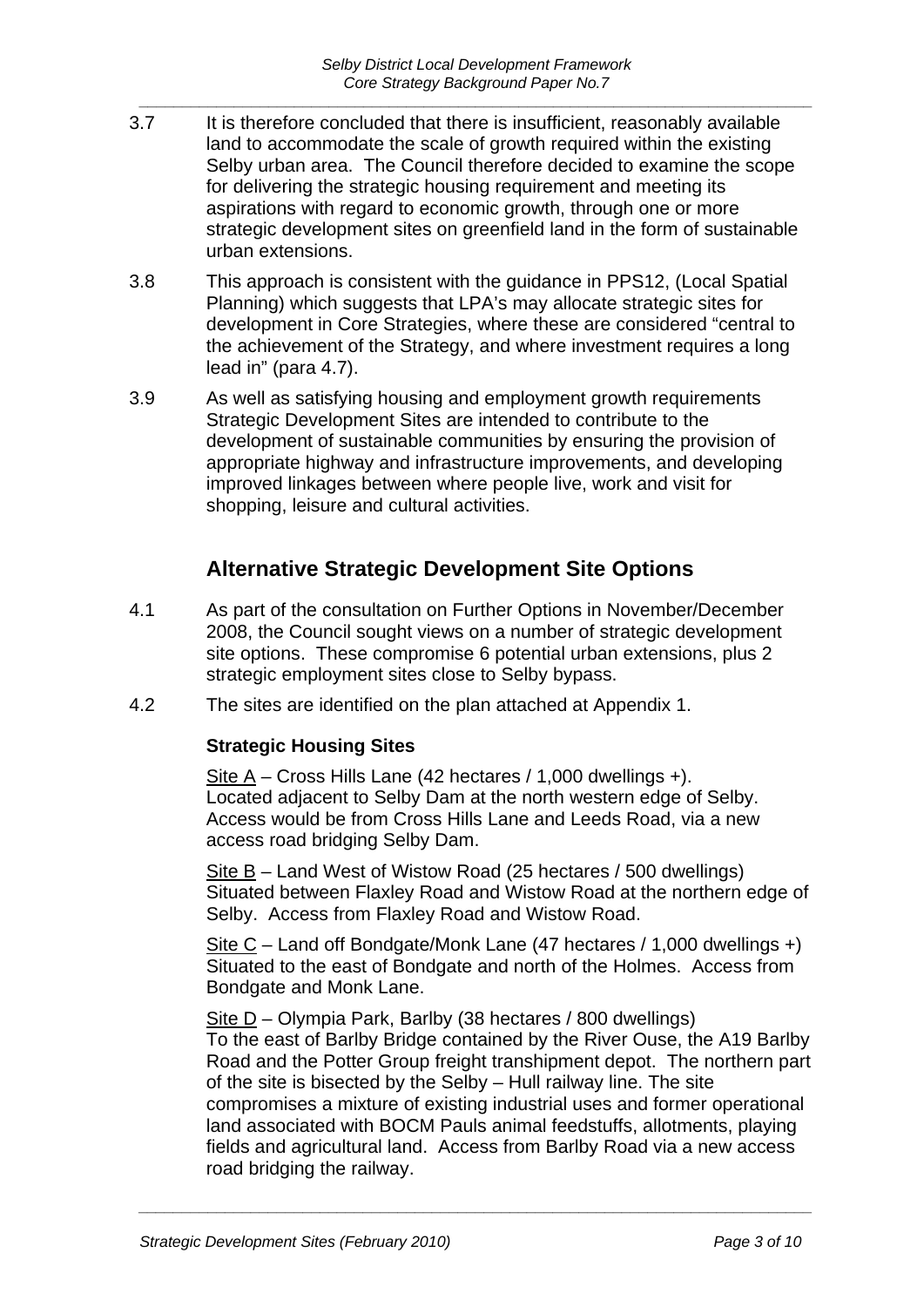Site E – Baffam Lane (26 hectares / 500 + dwellings) Situated between the A19 (Doncaster Road) and Selby Canal and bisected by Baffam Lane. Forms part of the strategic countryside gap between Selby and Brayton.

Site F – Foxhill Lane / Brackenhill Lane (31 hectares / 750 dwellings) Situated between the A19 (Doncaster Road) and the Selby-Leeds railway line. Forms part of the strategic countryside gap between Selby and Brayton.

#### **Strategic Employment Sites**

Site G – Olympia Park (land adjacent to Selby bypass) (54 hectares) Agricultural land between Selby bypass and the Potter Group freight transhipment depot, with some redundant buildings associated with BOCM Pauls animal foodstuffs on the Barlby Road frontage. The northern part of the site is bisected by the Selby – Hull railway line. Land north of the railway has planning consent for a mixture of B1, B2, B8 and commercial activities. Access from Selby bypass via an existing roundabout.

#### Site H – Burn Airfield – (195 hectares)

Former airfield to the south of Selby canal and east of the A19 at Burn. Predominantly agricultural use. Runways, hangers etc used by Burn Gliding Club. This site was recently promoted (unsuccessfully) as a potential site for the European Spallation Source (ESS) Project and has the benefit of planning consent for a single occupier research establishment.

#### **Response to Consultation**

4.3 An analysis of the general response to the Further Options consultation is presented in Appendix 2, and summarised below. Details of key stakeholder comments, including North Yorkshire County Council (Highways and Planning), the Environment Agency, Natural England, English Heritage, Yorkshire Forward, and the former Yorkshire and Humber Regional Assembly, are provided in Appendix 3.

#### Strategic Residential Sites

4.4 None of the sites were universally popular and all had at least one negative issue associated with their development to full capacity. Flooding and highway constraints were the two most frequently mentioned factors. From the preferences give by respondents, Site D and Site A emerge with relatively consistent results, appearing most in the highest rated sites and least in the lowest rated sites, and generally receiving the most positive comments. Opinions were divided on Site F which scores equally as a favoured and non favoured site. Sites B, C and E have consistently low ratings, with site C the least favoured of all.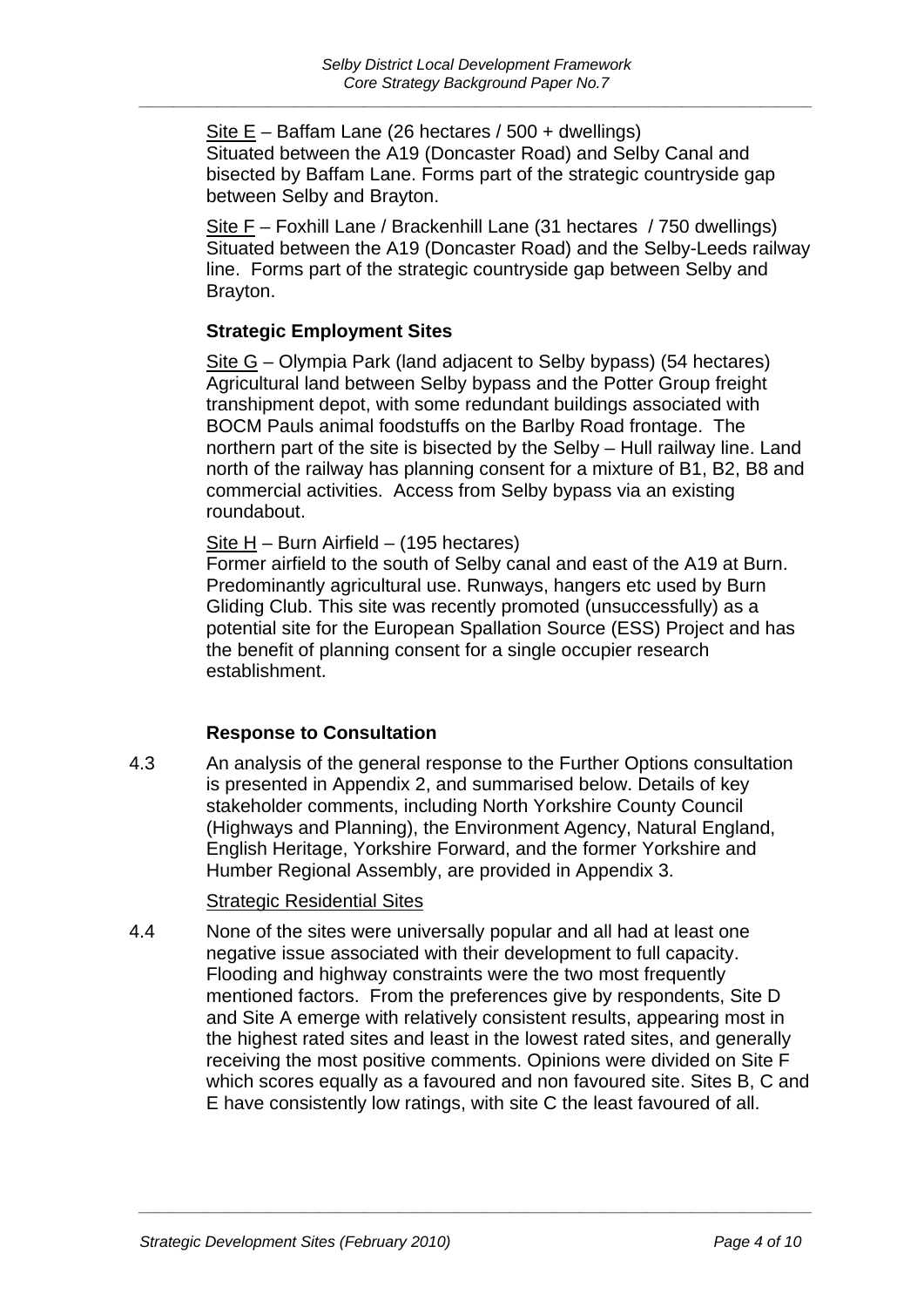4.5 Points raised were as follows:-

#### Site A (Cross Hills Lane)

- good access and/or opportunity to provide better access to the north of the town
- high flood risk, and associated issues,
- high infrastructure costs

#### Site B (Wistow Road)

- an appropriate natural extension of Selby
- high flood risk and associated issues,
- high infrastructure costs
- poor access and highway capacity

#### Site C (Bondgate/Monk Lane)

- high flood risk and associated issues,
- high infrastructure costs and poor access
- highway capacity

#### Site D (Olympia Park)

- previously developed land
- would bring much needed visual improvement
- well related to the highway and public transport network.
- high flood risk
- high infrastructure costs

#### Site E (Baffam Lane)

- low flood risk
- good access
- impact on the Strategic Gap between Brayton and Selby and the resulting coalescence of the two settlements.

#### Site F (Foxhills Lane/Brackenhill Lane)

The issues raised on this site were very similar to those on Site E.

- 4.6 North Yorkshire County Council (Planning) support Sites A and D because they consider preference should be given to previously developed land, minimising flood risk, existing local plan allocations and maintaining strategic gaps. Yorkshire Forward support sites C and D because they are linked to sites identified in the Renaissance Strategic Development Framework.
- 4.7 In terms of potential constraints the Environment Agency have differing degrees of concern about sites A, B, C and D, particularly site C which is considered the most vulnerable to flooding, and signal the need for more detailed examination of sites through a Level 2 SFRA and Sequential Test. Sites E and F are considered sequentially preferable by the Agency in flood risk terms.
- 4.8 NYCC Highways identified highway capacity constraints regarding sites B and C which they consider cannot be alleviated. Site F is not considered suitable for the scale of development envisaged and considerable highway investment would be required to facilitate delivery.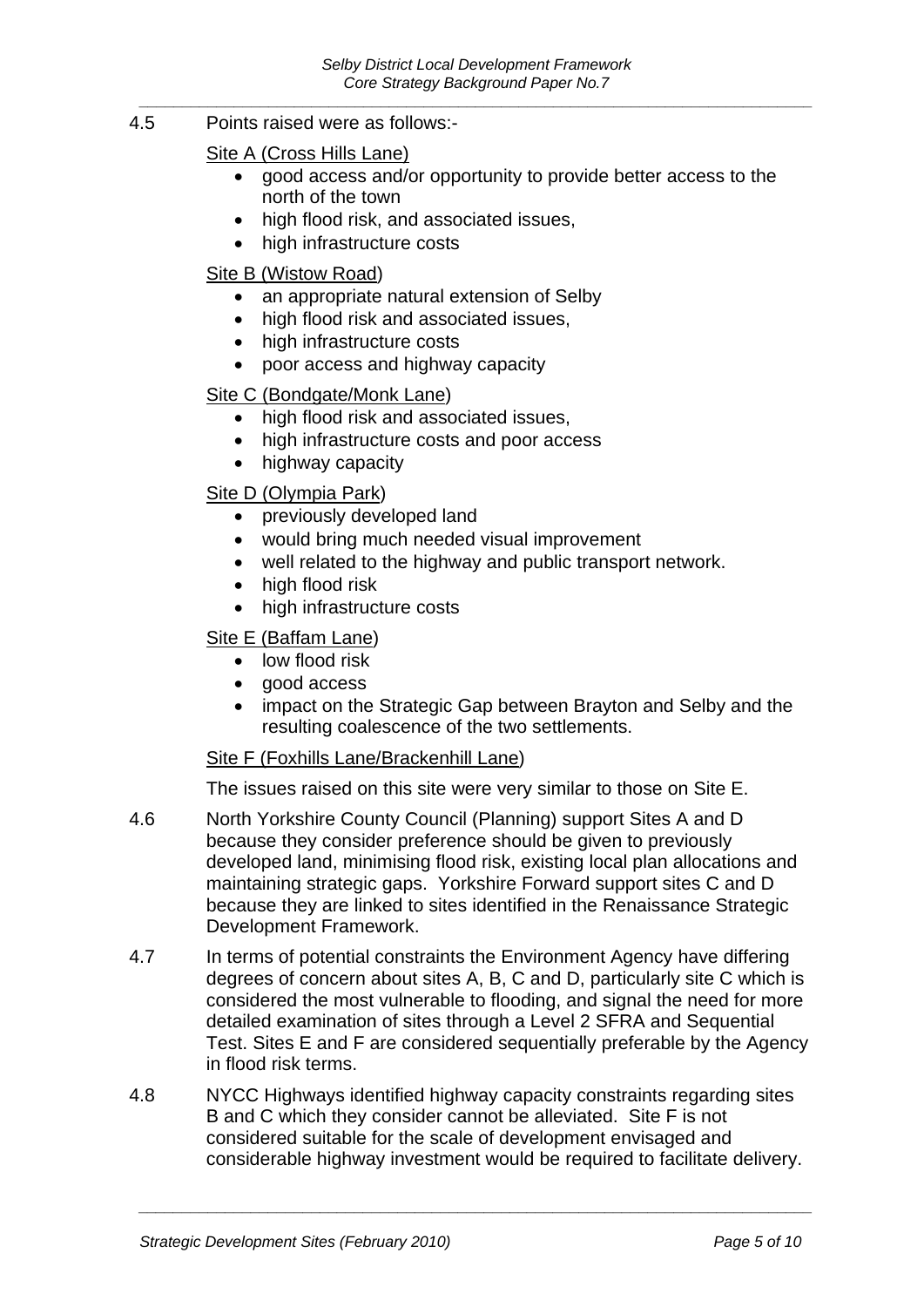4.9 Other issues identified include the potential impacts on Conservation Areas (sites A, D, E and F) and listed building (sites B, E and F) raised by English Heritage and the need to take the impact of development on the landscape and biodiversity resources into account on the advice of Natural England.

#### Strategic Employment Sites

- 4.10 Despite the high flood risk associated with Site G, this site is overwhelming preferred (6 to 1) by respondents to a major business park/general employment development at Burn Airfield. The site is generally considered to be a favourable one with regard to its location and setting within the Selby urban area and its accessibility for the Selby workforce, although there appeared to be some misconceptions about the amount of previously developed land within Site G and also a slightly rosy general perception of the accessibility of the site by public transport and walking (particularly from the main part of the site to the south of the railway).
- 4.11 A number of contrasting views were put forward. For example Yorkshire Forward supports both sites and suggest a third at Gascoigne Wood, while the Highways Agency are concerned about the scale of development and potential impact on the strategic road network. Natural England considers both sites have significant landscape implications. NYCC (Highways and Planning) prefer Site G (good access, improved flood defences, potential to use the rail network, well located to the workforce, does not impact on the countryside and a more sustainable location). The (former) Regional Assembly express concern about the prospect of general employment on the Burn site because of its unsustainable location and flood risk issues.
- 4.12 Both sites fall within areas of identified high flood risk although the Environment Agency comment that further understanding of the risk is required through a Level 2 Assessment and advise that although part of the Burn site is identified as falling within the functional floodplain it is likely that more detailed investigation would demonstrate that it is not.

## **Site Evaluation**

- 5.1 As a result of consulting the public and key stakeholders it is apparent that some of the sites are severely constrained (Site B because of inadequate highway capacity, and Site C because of a combination of highway and flood risk issues), and that these constraints cannot realistically be overcome. It is also apparent that sites that are least constrained in flood risk terms (Sites E, F & H) are also potentially those most likely to have an adverse impact on landscape and built heritage considerations, or to result in coalescence of settlements.
- 5.2 A number of technical studies have therefore been undertaken to help inform the selection process. These comprise: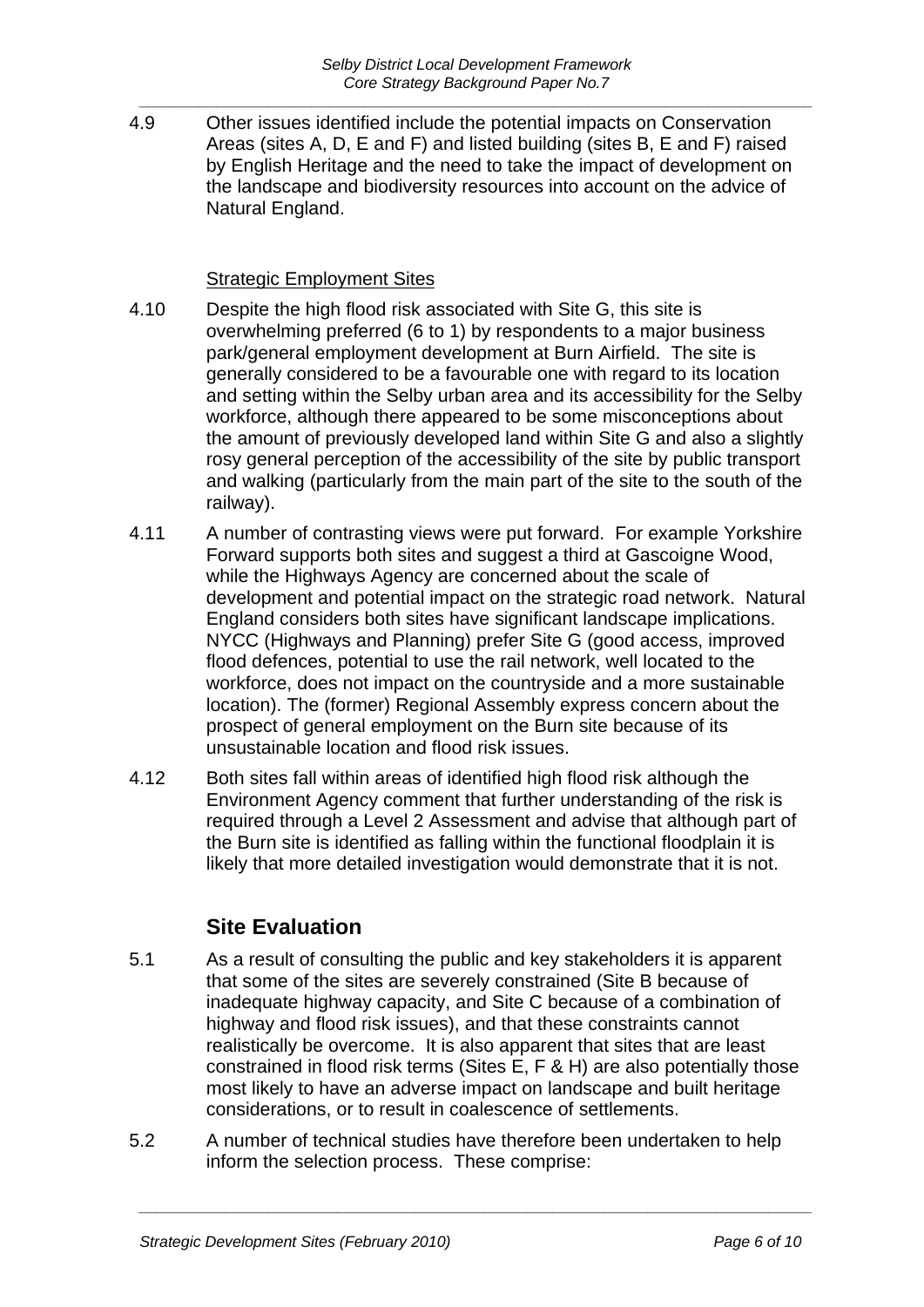- a sustainability appraisal of strategic development site options
- a landscape assessment
- an assessment of the relative impacts of development on the highways network
- a PPS25 Sequential Test and Level 2 Strategic Flood Risk Assessment.
- 5.3 In addition all main landowners (where known) were contacted to establish where land is genuinely available for development, and whether landowners are prepared to co-operate with each other, and to work with the Council to ensure that schemes are viable and would deliver comprehensively planned, sustainable urban extensions. This has resulted in a positive response.

#### Sustainability Appraisal

- 5.4 The summary results from the Sustainability Appraisal of potential strategic development sites are attached at Appendix 4. ( See Sustainability Appraisal Review of Further Options and Strategic Development Sites, February 2009 for details). This provides a guide as to the differing impacts of development against the range of social, economic and environmental criteria used to assess the Core Strategy, based on Core Strategy Objectives.
- 5.5 It will be seen that none of the strategic residential sites are able to satisfy all the criteria. Sites A, B, C, E and F have similar ratings due to their characteristics and locations on the edge of Selby. A number of issues would require addressing or mitigating in each case.
- 5.6 Site D performs the best in view of its good relationship with the existing pattern of development, close proximity to Selby town centre, and access to a frequent bus service, plus the fact that it is a brownfield site.
- 5.7 Site G performs best of the two strategic employment sites because it is closer to facilities in Selby and enjoys better access and public transport. Both sites include some brownfield land.

#### Landscape Assessment

- 5.8 The landscape assessment, which is attached at Appendix 5, provides an indication of the relative physical and visual sensitivity of the landscape surrounding Selby. Each of the development site options is scored according to whether development is judged to have a low, medium or high effect. The
- 5.9 The study was informed by the Landscape Character Assessment of Selby District undertaken by Woolerton Dodwell Associates in 1999. It has also been prepared in accordance with guidance produced by the former Countryside Agency on Landscape Character Assessments (2002) and Topic Paper No 6 on 'Techniques and Criteria for Judging Capacity and Sensitivity.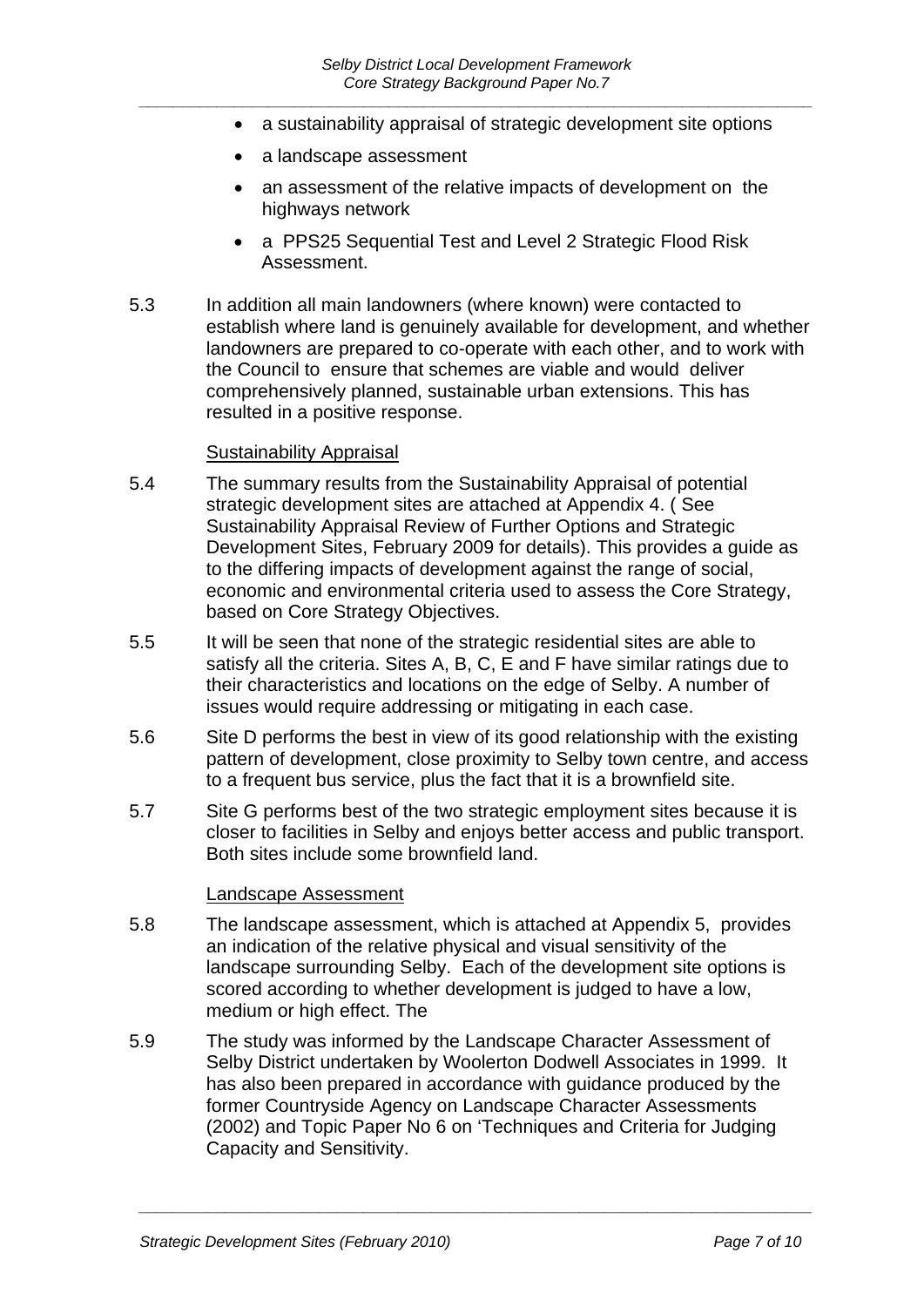- 5.10 While none of the potential residential sites are considered to have a high sensitivity to development the study concludes that land to the north, west and east of the town is less sensitive than land to the south in the open countryside gap between Selby and Brayton, and land to the north east, which is more open to view.
- 5.11 Employment site H is the only site considered to have a high sensitivity to development owing to its open nature and exposed location.
- 5.12 Development of Sites D and G which are enclosed by Selby bypass and existing development is considered to have the least impact.

#### Highways Impact assessment

- 5.13 In order to assess the impact of additional trips generated on the Selby road network North Yorkshire County Council commissioned Jacobs Consultancy to undertake a traffic modelling Option Study of residential sites A, D, E & F and employment sites G and H. This was undertaken in two phases:
	- Phase 1 examines the impact on the road network of each site individually
	- Phase 2 looks at the impact of preferred combinations of sites arising from the phase 1 results, and other considerations.
- 5.14 Both Phase 1 and Phase 2 Reports are available on the Councils website.
- 5.15 The Phase 1 Options Testing and Forecasting Study assessed the impact of additional traffic generated on all of the Selby bypass roundabouts, on signal controlled junctions in the town centre and Brayton Cross Roads and 3 level crossings (Doncaster Road Selby, Leeds Road Thorpe Willoughby and Brayton Lane Brayton).
- 5.16 The outputs from this study suggest that of the 6 residential options development of Site D would have the least overall impact on the road network, and development of Site E would have the most overall impact. Sites A and F have varying positive and negative effects. For example, Site A would result in a significant increase in queuing at the Leeds Road Level Crossing but would have the least impact on existing roundabouts. Site F would have the greatest impact on the roundabouts and result in increased delays at the Doncaster Road Level Crossing.
- 5.17 Signal controlled junctions in the town centre would exceed capacity as a result of developing any of the sites, and would require mitigation measures.
- 5.18 Site G has the least impact on the network of the two employment site options.
- 5.19 On completion of the Phase 1 Testing, housing Sites A and D and employment Site G were taken forward for testing in Phase 2. Sites F and H were rejected for a combination of highways and planning reasons. In the case of Site F the negative planning impacts include the erosion of the open countryside gap between Selby and Brayton and the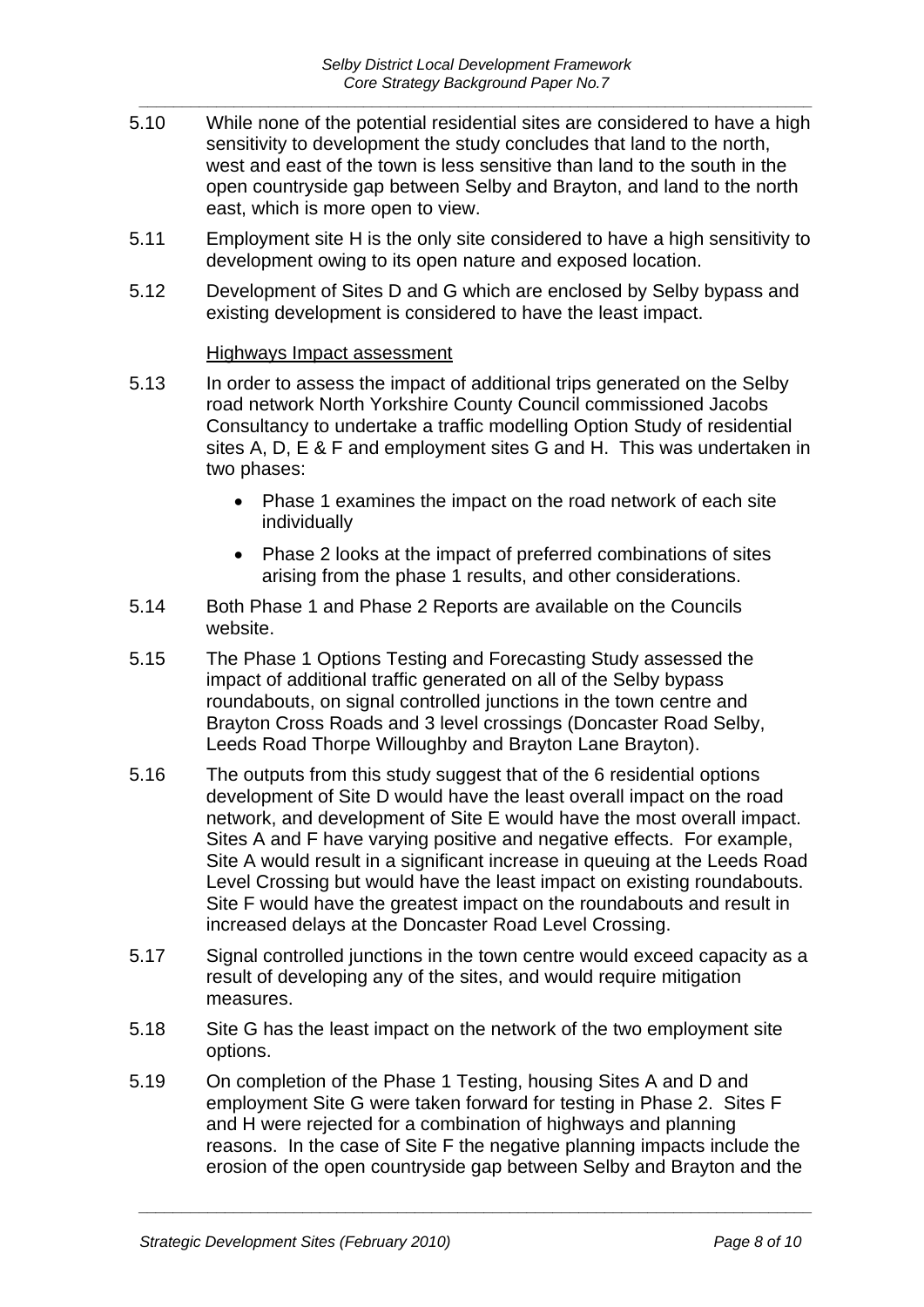risk of coalescence. In the case of Site H the negative planning impacts are due to its weaker sustainability and locational characteristics plus the opportunity of retaining Site H for a future strategic inward investment proposal rather than a business park development.

- 5.20 Two separate tests were undertaken in Phase 2, namely Site D and Site G combined, followed by Sites A, D and G. The results indicate that 2 of the signalled junctions in the town centre (Gowthorpe/Scott Road and the Toll Bridge junction) would be operating over capacity and that the level of congestion would increase significantly if all three Sites were developed. Modifications would be required at these junctions in order to accommodate the additional traffic.
- 5.21 In each case the roundabouts tested all coped comfortably with the additional trips generated, suggesting that there is scope to divert traffic away from the congested town centre to make more use of the bypass.

#### PPS 25 Sequential Test

- 5.22 The Level 1 Strategic Flood Risk Assessment published in 2008 indicates that significant parts of Selby and the surrounding area are at risk from flooding. A PPS 25 Sequential Test was therefore carried out as part of a Level 2 SFRA in order to direct growth to 'reasonably available', lower flood risk land first. (Level 1 and Level 2 Reports and the PPS25 Sequential Test are available on the Councils website)
- 5.23 The application of the Sequential test demonstrates that it is not possible to accommodate all housing and employment land requirements in Selby, on land at lowest risk of flooding if wider sustainability and regeneration objectives are to be achieved.
- 5.24 In considering the strategic development site options the following sites were not considered to be 'reasonably available':-
	- Site B (low flood risk) was discounted as Wistow Road does not have the capacity to accommodate additional development on any significant scale and there is no realistic solution to the highway problem
	- Site C (high flood risk) was discounted for the same reason as B, but also because the site is considered to be at significant flood risk, particularly when the dike which drains the site becomes flood locked and/or by failure of the Wistow barrier bank
	- Sites E and F (mixture of low and medium flood risk) were discounted as although after Site B they are the least constrained in flood risk terms, significant development on either site would erode the open countryside gap between Selby and Brayton village, potentially leading to the coalescence of the two settlements.
	- Site H (mixture of high and low risk) was discounted because it is less sustainable than the alternative employment Site G due to poorer public transport and accessibility and its exposed location.